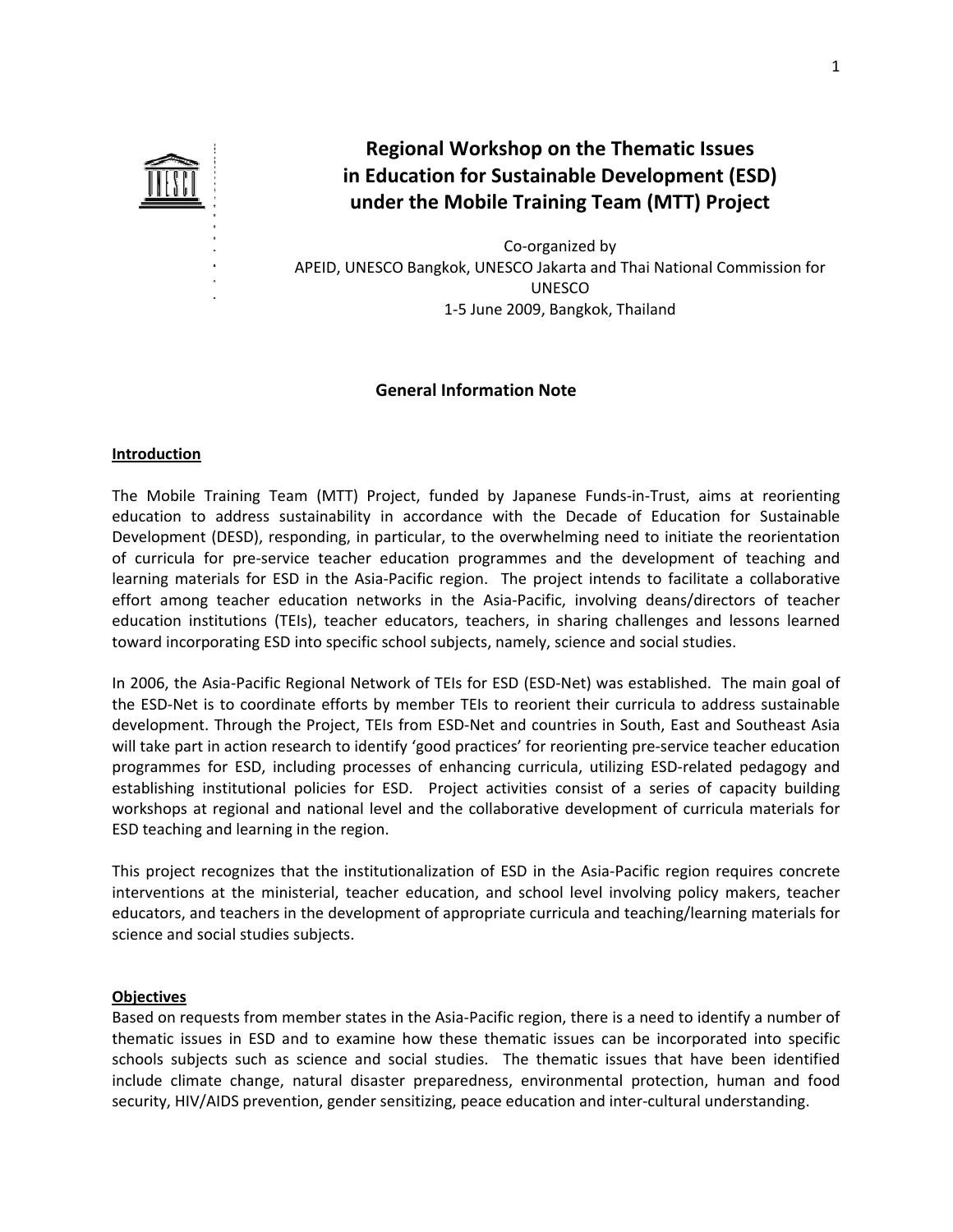The objectives of the Regional Workshop are:

- 1. To engage TEIs involving deans/directors of TEIs, teacher educators and teachers in reorienting teacher education programmes to address sustainability, and to expand the ESD‐Net network.
- 2. To expose to teacher educators and teachers the issues, content, skills and values relating to a number of the thematic issues mentioned above.
- 3. To examine how these issues, knowledge, perspectives, skills and values can be incorporated into the teaching and learning of science and social studies.
- 4. To promote action research so as to document 'good practices' of curriculum development, pedagogical approaches and institutional policies for ESD.
- 5. To facilitate collaboration in the development of educational resources on these thematic issues as an integral part of science education and social studies.

# **Tentative Programme**

- Day 1 Overview of MTT Project on "Reorienting Teacher Education to Address Sustainability" (*Molly*) Introduction to the Education for Sustainable Development (*Chan Lean Heng and Robert Steele*) Reports from member TEIs of ESD‐Net on their work on ESD
- Day 2 Natural Disaster Preparedness for participants interested in science (*Lucille Gregorio*) Inter‐cultural Understanding for participants interested in social studies (*Joy de Leo*)
- Day 3 Environmental Protection for participants interested in science (*Robert Steele*) Gender Sensitizing for participants interested in social studies (*Chan Lean Heng*)
- Day 4 HIV/AIDS Prevention Education for participants interested in science (*Simon Baker*) Peace Education for participants interested in social studies (*Virginia Cawagas*)
- Day 5 Research on ESD (*Elwyn Thomas*) Curriculum development on ESD (*Renato Opertti*) Action Plans by participants

# **Participants**

The participants will be Deans, teacher educators from countries in South, East and Southeast Asia, delegates from Ministries of Education, nominees from teacher education networks, teachers from ASPnet and staff from UNESCO Field Offices. TEIs from ESD‐Net will be invited to participate.

# **Dates and Venue**

1‐5 June 2009, National Institute for the Development of Teachers and Education Personnel, Ministry of Education, Puttamonton, Raiking, Nakon Prathom, Thailand